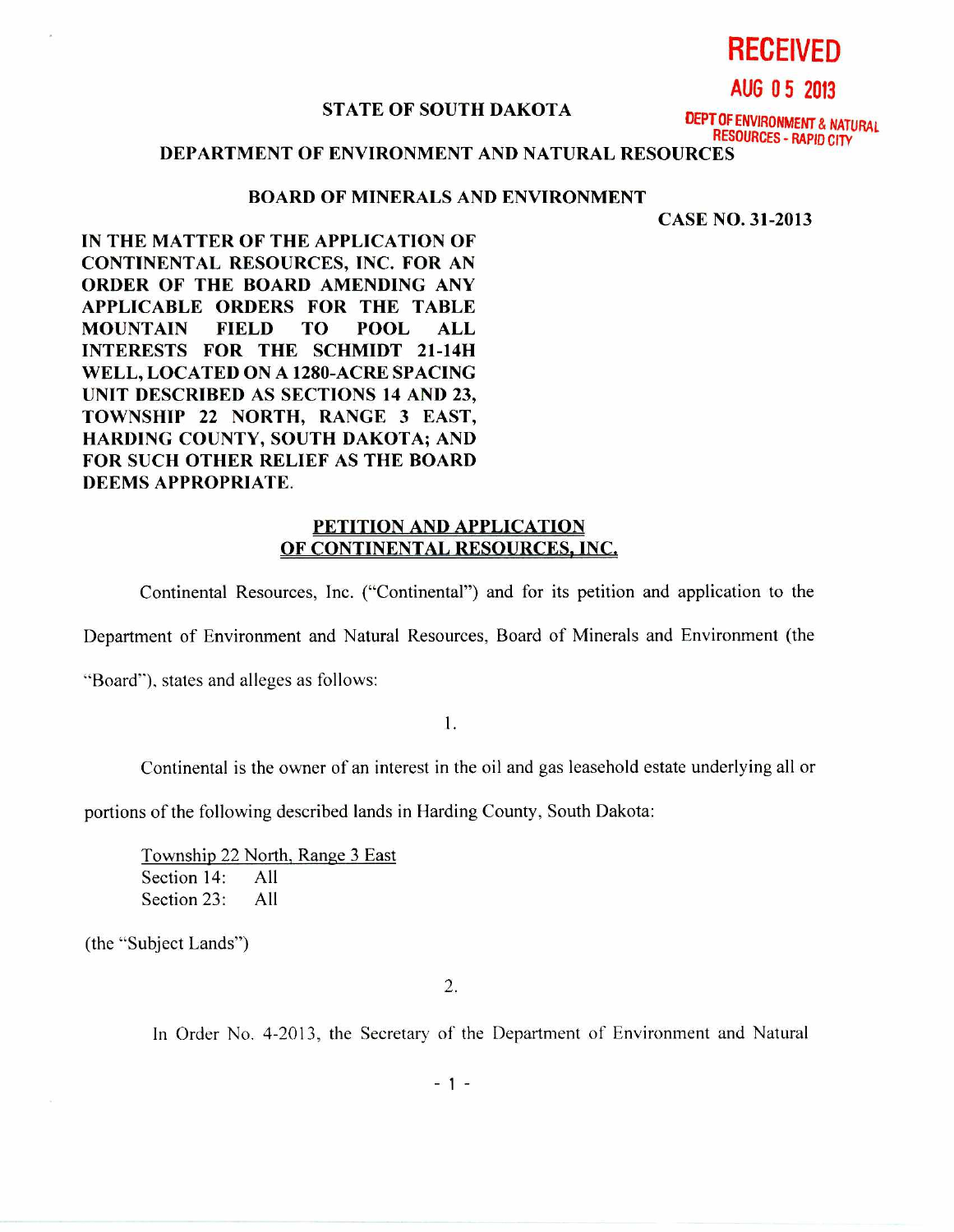Resources established the Subject Lands as a 1280-acre spacing unit in the Table Mountain field.

3.

That the Department of Environment and Natural Resources issued a permit to drill the Schmidt 21-14H well as a horizontal well on the Subject Lands.

4.

That Continental hereby requests the Board designate Continental as the operator of the Schmidt 21-14H well within said spacing unit.

5.

That there are both separately owned tracts and separately owned interests in the spacing unit comprised of the Subject Lands.

6.

That a voluntary pooling of the Subject Lands has not been accomplished.

7.

That Section 45-9-31 of the South Dakota Codified Laws provides as follows:

**45-9-31. Order pooling all interests in spacing unit-- Application by interested person--Notice and hearing--Terms and conditions.** In the absence of voluntary pooling, the Board of Minerals and Environment or the secretary, as applicable, upon the application of any interested person, shall enter an order pooling all interests in the spacing unit for the development and operation of the spacing unit, and for the sharing of production from the spacing unit. Each such pooling order shall be made after notice and opportunity for hearing, and shall be upon terms and conditions that are just and reasonable, and that afford to the owner of each tract or interest in the spacing unit the opportunity to recover or receive without unnecessary expense, his or her just and equitable share.

 $-2 -$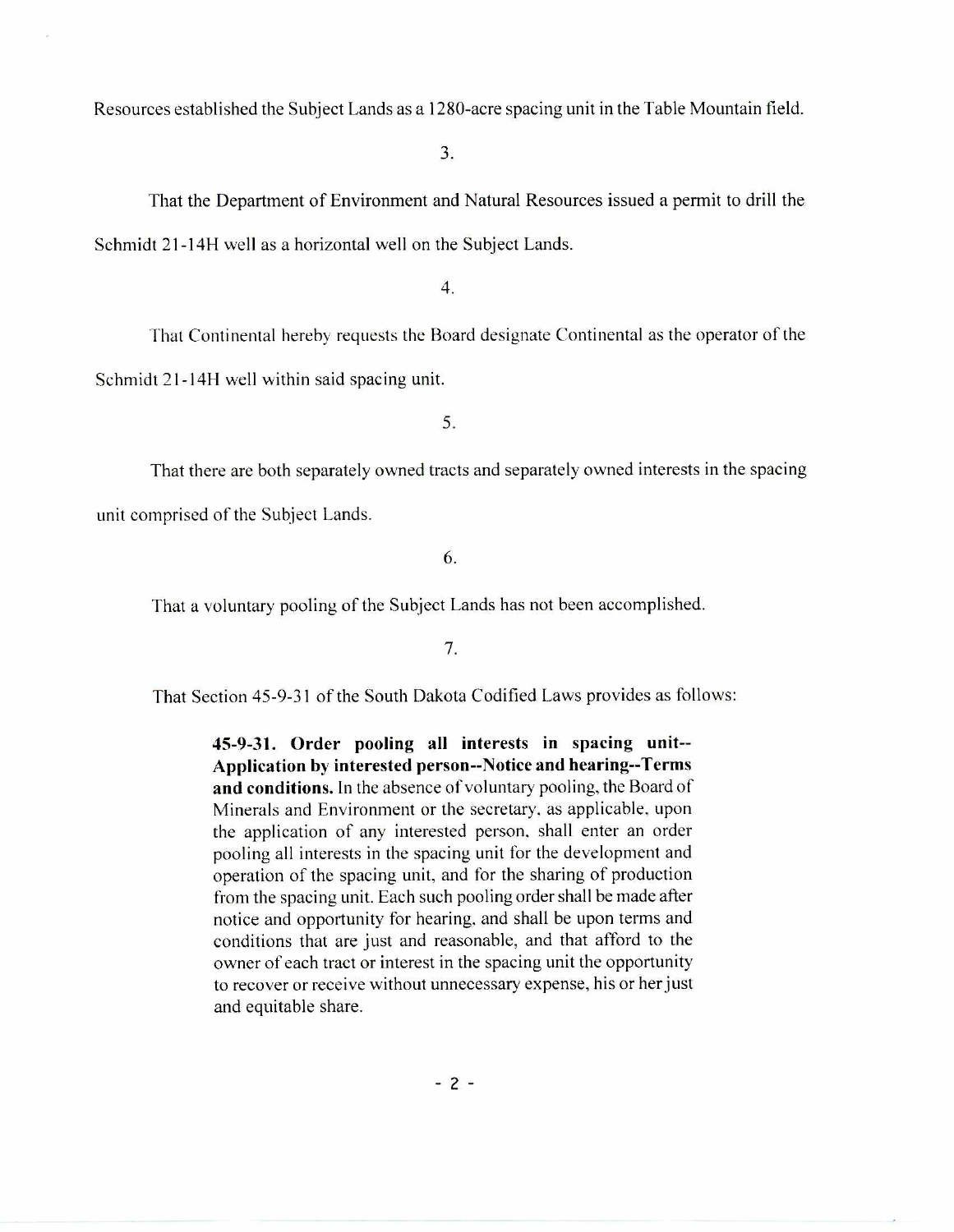That Section 45-9-32 of the South Dakota Codified Laws provides as follows:

**45-9-32. Order of Board of Minerals and Environment pooling all interests in spacing unit--Operation of well--Rights of owners to participate--Payment of expenses.** Each such pooling order shall authorize the drilling, equipping, and operation of a well on the spacing unit; shall provide who may drill and operate the well; shall prescribe the time and manner in which all the owners in the spacing unit may elect to participate therein; and shall make provision for payment by all those who elect to participate therein of the reasonable actual cost thereof, plus a reasonable charge for supervision and interest.

9.

Continental respectfully requests that the Board enter an order to pool all interests in a

1280-acre spacing unit for the Table Mountain Field described as the Subject Lands.

10.

In Continental's opinion, pooling the Subject Lands will increase the ultimate recovery of

the pool, prevent waste, prevent the drilling of unnecessary wells and protect correlative rights.

WHEREFORE, Continental respectfully requests that notice of this matter be provided as required by South Dakota laws and that thereafter the Board enter its order granting the relief requested herein.

•